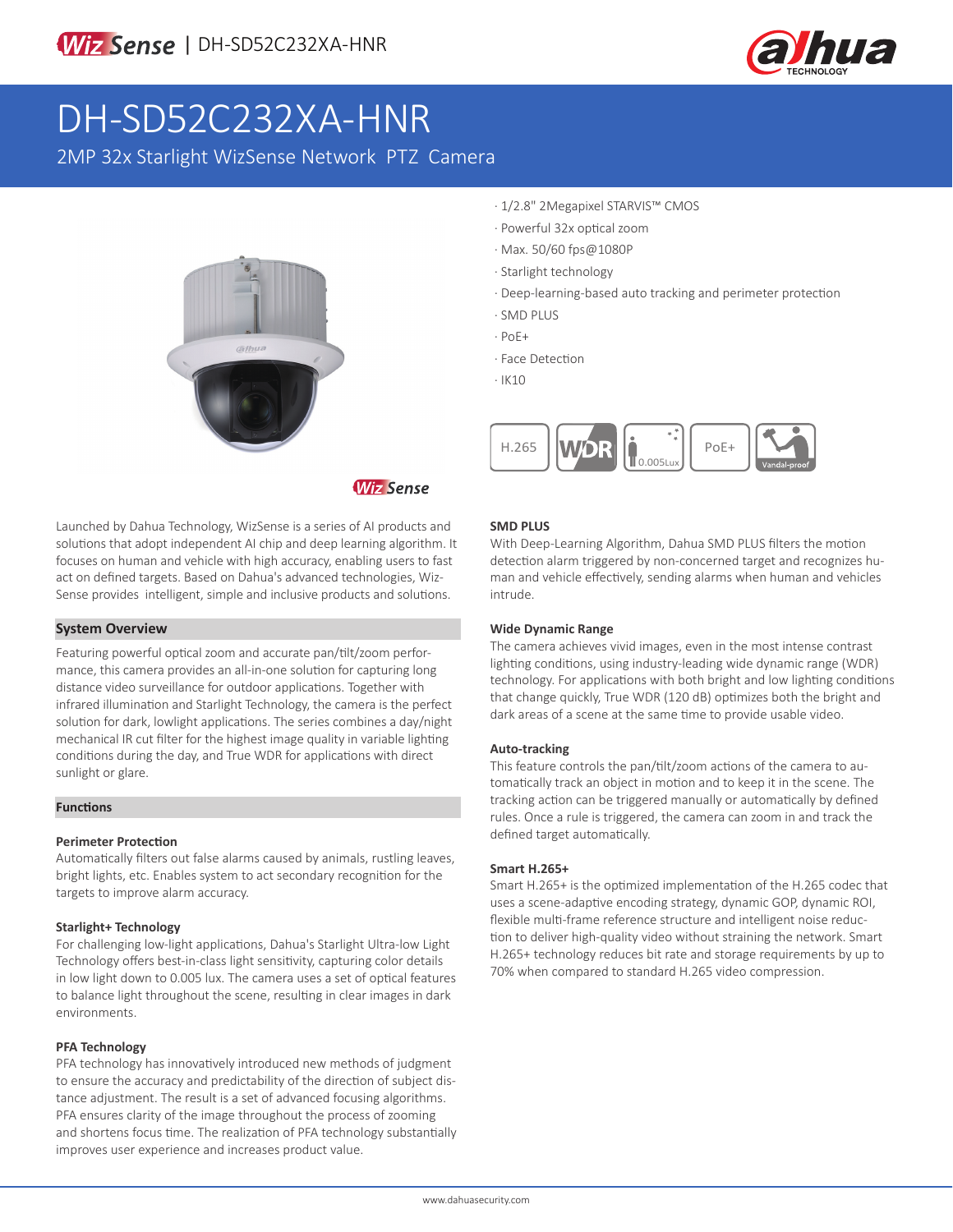# Wiz Sense | DH-SD52C232XA-HNR

# **Technical Specification**

# Camera

| Image Sensor             | 1/2.8" STARVIS™ CMOS                            |                                 |                                 |                      |
|--------------------------|-------------------------------------------------|---------------------------------|---------------------------------|----------------------|
| Pixel                    | 2MP                                             |                                 |                                 |                      |
| Max. Resolution          | 1920 (H) x 1080 (V)                             |                                 |                                 |                      |
| <b>ROM</b>               | 4 GB                                            |                                 |                                 |                      |
| <b>RAM</b>               | 1 GB                                            |                                 |                                 |                      |
| Electronic Shutter Speed | $1/1 s - 1/30000 s$                             |                                 |                                 |                      |
| Scanning System          | Progressive                                     |                                 |                                 |                      |
| Min. Illumination        | Color: 0.005 Lux@F1.35<br>B/W: 0.0005 Lux@F1.35 |                                 |                                 |                      |
| lens                     |                                                 |                                 |                                 |                      |
| Focal Length             | 4.9 mm-156 mm                                   |                                 |                                 |                      |
| Max. Aperture            | $F1.35 - F4.4$                                  |                                 |                                 |                      |
| Field of View            | H: 62.8°-2.2°; V: 36.7°-1.3°; D: 69.2°-2.6°     |                                 |                                 |                      |
| Optical Zoom             | 32x                                             |                                 |                                 |                      |
| Focus Control            | Auto/Semi-Auto/Manual                           |                                 |                                 |                      |
| Close Focus Distance     | 1 m-1.5 m (3.28 ft-4.92 ft)                     |                                 |                                 |                      |
| Iris Control             | Auto/Manual/Fixed                               |                                 |                                 |                      |
| <b>DORI Distance</b>     | Detect                                          | Observe                         | Recognize                       | Identify             |
|                          | 2152 m<br>(7060.37 ft)                          | 850 m<br>$(2788.71 \text{ ft})$ | 430 m<br>$(1410.76 \text{ ft})$ | 215 m<br>(705.38 ft) |
| ロエフ                      |                                                 |                                 |                                 |                      |

#### PTZ

| Pan/Tilt Range       | Pan: 0°-360° endless<br>Tilt: 0° to +90°, auto flip 180 |
|----------------------|---------------------------------------------------------|
| Manual Control Speed | Pan: 0.1%-350%<br>Tilt: 0.1°/s-250°/s                   |
| Preset Speed         | Pan: 500%<br>Tilt: 500%                                 |
| Presets              | 300                                                     |
| Tour                 | 8 (up to 32 presets per tour)                           |
| Pattern              | 5                                                       |
| Scan                 | 5                                                       |
| Power-off Memory     | Support                                                 |
| <b>Idle Motion</b>   | Preset/Tour/Pattern/Scanning                            |
| Protocol             | DH-SD<br>Pelco-P/D (auto recognition)                   |
|                      |                                                         |

# General Intelligence

| Event Trigger           | Motion detection, video tampering, scene changing,<br>Network disconnection, IP address conflict, illegal<br>access, and storage anomaly. |
|-------------------------|-------------------------------------------------------------------------------------------------------------------------------------------|
| IVS.                    | Object Abandoned/Missing                                                                                                                  |
| Artificial Intelligence |                                                                                                                                           |
| Smart Capture           | Support human, motor vehicle and non-motor vehicle<br>image capture.                                                                      |

| Perimeter Protection        | Tripwire and intrusion. Support alarm triggering by<br>target types (human and vehicle). Support filtering<br>false alarms caused by animals, rustling leaves, bright<br>lights, etc. |  |
|-----------------------------|---------------------------------------------------------------------------------------------------------------------------------------------------------------------------------------|--|
| Face Detection              | Support                                                                                                                                                                               |  |
| Auto Tracking               | Support                                                                                                                                                                               |  |
| <b>SMD PLUS</b>             | Support                                                                                                                                                                               |  |
| Video                       |                                                                                                                                                                                       |  |
| Compression                 | H.265; H.264B; H.264M; H.264H; MJPEG (Sub Stream);<br>H.265+; H.264+                                                                                                                  |  |
| <b>Streaming Capability</b> | 3 streams                                                                                                                                                                             |  |
| Resolution                  | 1080P (1920 × 1080); 1.3M (1280 × 960); 720P (1280 ×<br>720); D1 (704 × 576); CIF (352×288)                                                                                           |  |
| Frame Rate                  | Main stream: 1080P/1.3M/720P (1-50/60 fps)<br>Sub stream 1: D1/CIF (1-25/30 fps)<br>Sub stream 2: 720P (1-25/30 fps)                                                                  |  |
| <b>Bit Rate Control</b>     | Variable/Constant                                                                                                                                                                     |  |
| <b>Bit Rate</b>             | H.264: 3 Kbps-20480 Kbps<br>H.265: 3 Kbps-20480 Kbps                                                                                                                                  |  |
| Day/Night                   | Auto (ICR)/Color/B/W                                                                                                                                                                  |  |
| <b>BLC</b>                  | Support                                                                                                                                                                               |  |
| <b>WDR</b>                  | 120dB                                                                                                                                                                                 |  |
| <b>HLC</b>                  | Support                                                                                                                                                                               |  |
| White Balance               | Auto/Indoor/Outdoor/Tracking/Manual/Sodium lamp/<br>Natural light/Street lamp                                                                                                         |  |
| Gain Control                | Auto/Manual                                                                                                                                                                           |  |
| Noise Reduction             | 2D/3D                                                                                                                                                                                 |  |
| <b>Motion Detection</b>     | Support                                                                                                                                                                               |  |
| Region of Interest (RoI)    | Support                                                                                                                                                                               |  |
| Image Stabilization         | Electronic                                                                                                                                                                            |  |
| Defog                       | Electronic                                                                                                                                                                            |  |
| Digital Zoom                | 16x                                                                                                                                                                                   |  |
| Flip                        | $180^\circ$                                                                                                                                                                           |  |
| Privacy Masking             | Up to 24 areas, and up to 8 areas in the same view                                                                                                                                    |  |
| S/N Ratio                   | $\geq$ 55 dB                                                                                                                                                                          |  |
| Audio                       |                                                                                                                                                                                       |  |
| Compression                 | G.711a; G.711Mu; G.726; AAC; MPEG2-Layer2; G722.1;<br>G729; G723                                                                                                                      |  |
| Network                     |                                                                                                                                                                                       |  |
| Ethernet                    | RJ-45 (10/100Base-T)                                                                                                                                                                  |  |
| Protocol                    | IPv4; IPv6; HTTP; HTTPS; 802.1x; Qos; FTP; SMTP;<br>UPnP; SNMPv1/v2c/v3 (MIB-2); DNS; DDNS; NTP; RTSP;<br>RTP; TCP; UDP; IGMP; ICMP; DHCP; PPPoE; ARP; RTCP                           |  |
| Interoperability            | ONVIF Profile S&G&T CGI                                                                                                                                                               |  |
| <b>Streaming Method</b>     | Unicast/Multicast                                                                                                                                                                     |  |
| User/Host                   | 20 (total bandwidth 64M)                                                                                                                                                              |  |
| Storage                     | FTP; Micro SD card (256G); NAS                                                                                                                                                        |  |